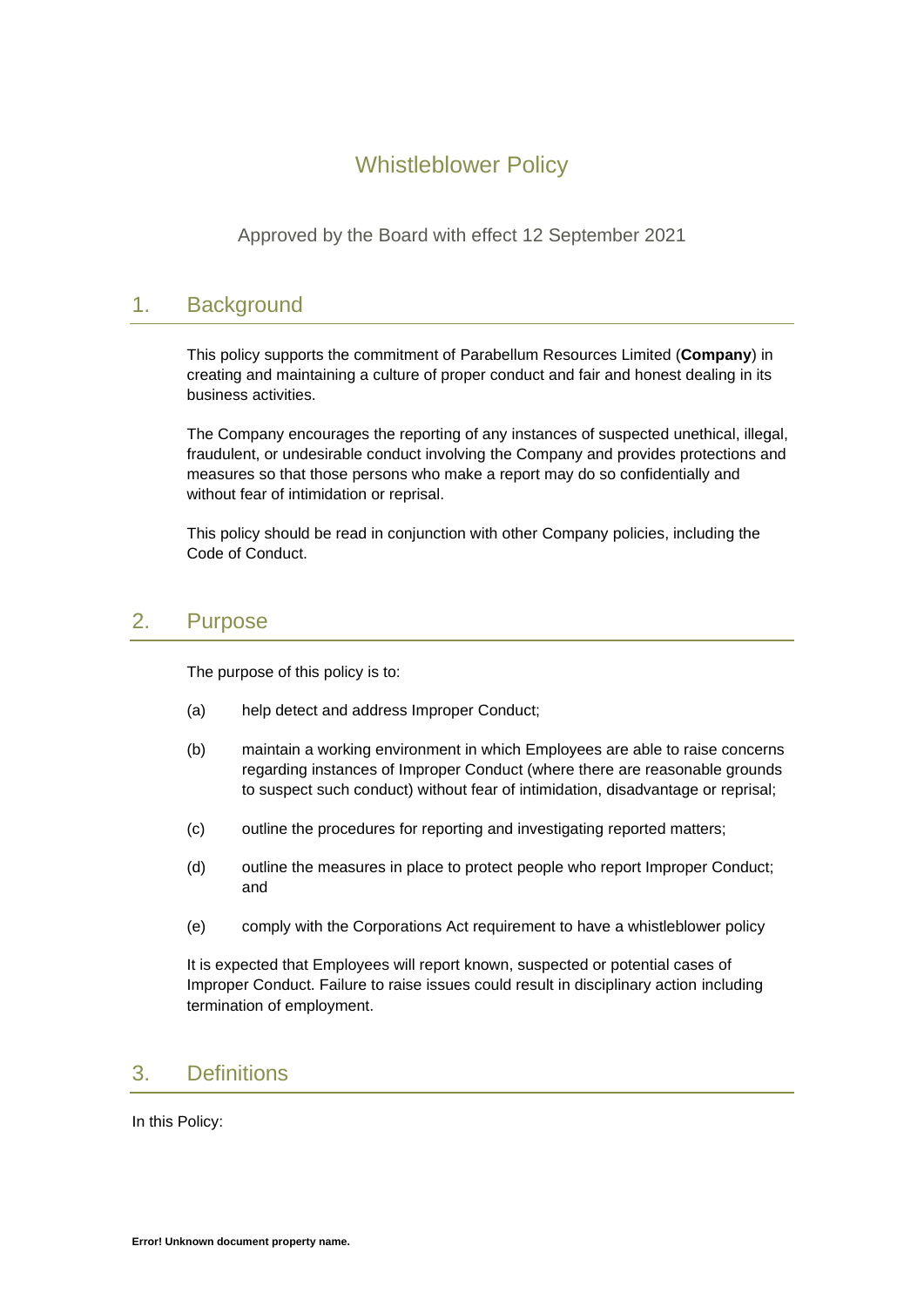| <b>APRA</b>                                | means the Australian Prudential Regulation Authority                                                                                                                                                                                                 |                                                                                                                                                                                                   |
|--------------------------------------------|------------------------------------------------------------------------------------------------------------------------------------------------------------------------------------------------------------------------------------------------------|---------------------------------------------------------------------------------------------------------------------------------------------------------------------------------------------------|
| <b>ASIC</b>                                | means the Australian Securities and Investments Commission.                                                                                                                                                                                          |                                                                                                                                                                                                   |
| Chairman                                   | means the chairman of the Company.                                                                                                                                                                                                                   |                                                                                                                                                                                                   |
| <b>Corporations Act</b>                    | means the Corporations Act 2001 (Cth) as amended or modified<br>from time to time.                                                                                                                                                                   |                                                                                                                                                                                                   |
| <b>Employee</b>                            | means any employee, director, contractor or consultant of the<br>Company.                                                                                                                                                                            |                                                                                                                                                                                                   |
| <b>Improper Conduct</b>                    | means conduct that is illegal, unacceptable or undesirable, or<br>the concealment of such conduct. It includes, but is not limited<br>to, conduct that:                                                                                              |                                                                                                                                                                                                   |
|                                            | (a)                                                                                                                                                                                                                                                  | is against the law or is a failure by the Company to<br>comply with any legal obligation;                                                                                                         |
|                                            | (a)                                                                                                                                                                                                                                                  | is dishonest, fraudulent or corrupt;                                                                                                                                                              |
|                                            | (a)                                                                                                                                                                                                                                                  | is potentially damaging to the Company, an Employee<br>or a third party, including unsafe work practices,<br>environmental damage, health risks or substantial<br>wasting of corporate resources; |
|                                            | (a)                                                                                                                                                                                                                                                  | is misleading or deceptive conduct of any kind, including<br>questionable accounting or financial reporting practices;                                                                            |
|                                            | (a)                                                                                                                                                                                                                                                  | involves bullying, harassment or discrimination; or                                                                                                                                               |
|                                            | (a)                                                                                                                                                                                                                                                  | is unethical or breaches the Company's policies,<br>protocols or codes of conduct.                                                                                                                |
| <b>Reasonable</b><br><b>Grounds</b>        | means that a reasonable person in your position would also<br>suspect the information indicates Improper Conduct.                                                                                                                                    |                                                                                                                                                                                                   |
| <b>Section</b>                             | means a section of this policy.                                                                                                                                                                                                                      |                                                                                                                                                                                                   |
| Whistleblower<br><b>Protection Officer</b> | means a person nominated by the Company whose key<br>responsibilities include protecting Disclosing Persons who report<br>concerns under this policy. The current Whistleblower Protection<br>Officer nominated by the Company will be the Chairman. |                                                                                                                                                                                                   |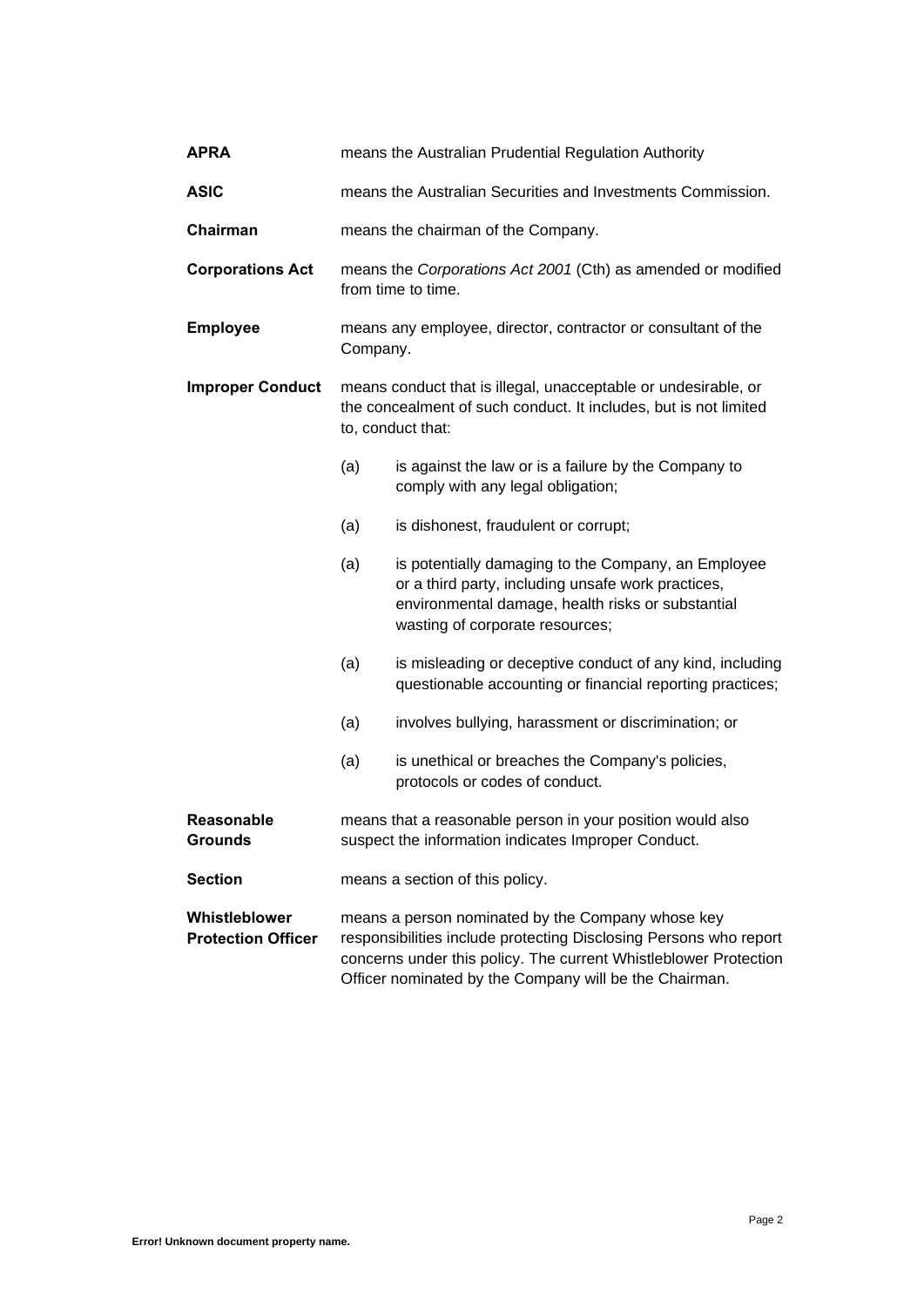## 4. Reporting Procedure

#### 4.1 **Who is covered by this Policy?**

This Policy applies to reports of Improper Conduct which are made by individuals who are, or have been, any of the following:

- (a) a director, officer or employee of the Company;
- (b) a contractor or supplier of the Company;
- (c) an employee of a contractor or supplier of the Company;
- (d) an individual who is an associate of the Company, for example a director of a related company of the Company; and
- (e) a relative, dependent or spouse (or that spouse's dependents) of an individual referred to at (a) to (d) above.

In this policy, each person in the categories listed above is referred to as a "**Disclosing Person**".

4.2 **To whom can a report of Improper Conduct be made?**

The law gives certain protections to a Disclosing Person who reports Improper Conduct on Reasonable Grounds to:

- (a) ASIC;
- (b) APRA (although that is unlikely to be relevant given the nature of the Company's business);
- (c) the ATO (for Improper Conduct relating to tax matters);
- (d) a Commonwealth authority specified in regulations (at present no authority has been specified); or
- (e) an "eligible recipient" as listed below.

An eligible recipient is:

(a) any person authorised by the Company to receive disclosures of Improper Conduct that may qualify for protection. The Company authorises the nominated Whistleblower Protection Officer listed below:

#### **Mr Mark Hohnen**

Chairman

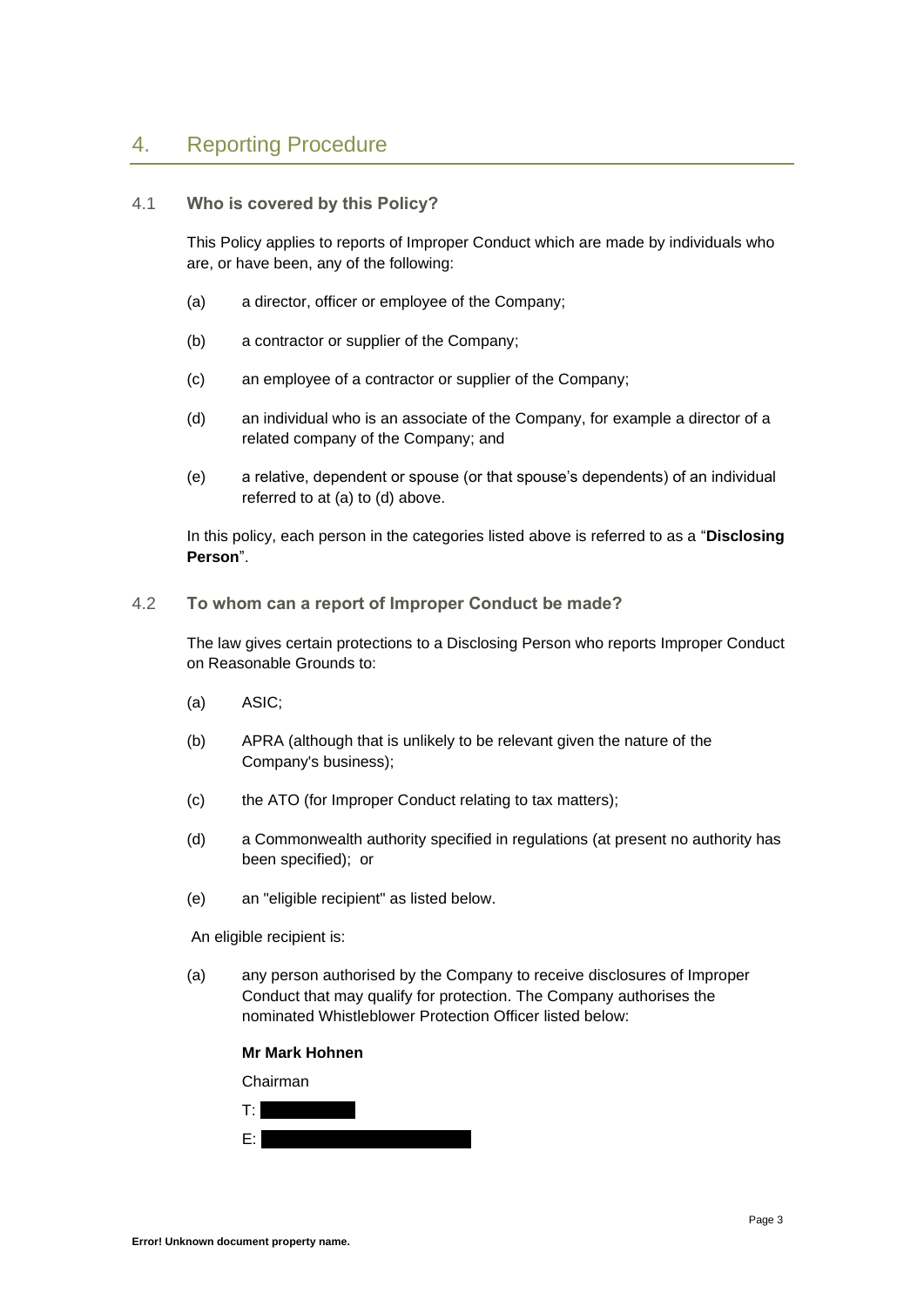- (b) an external auditor or actuary of the Company; and
- (c) a senior manager or officer of the Company.

#### 4.3 **Legal advice and communicating with a lawyer**

Before or after making a report of Improper Conduct, a Disclosing Person is entitled to discuss their concerns about Improper Conduct with their lawyer and get legal advice from a lawyer about how the whistleblower laws apply to them. Generally, the legal protections referred to below also apply to such communications between a Disclosing Person and their lawyer.

4.4 **Public interest and emergency disclosures to a journalist or Member of Parliament**

Protections for public interest and emergency disclosures only apply if a Disclosing Person has first made a report of Improper Conduct to a Commonwealth agency and does not apply if a report has only been made to an "eligible recipient".

- (a) Public Interest disclosures
	- If:
	- (i) a Disclosing Person has made a report of Improper Conduct to one of the Commonwealth agencies specified in Section 4; and
	- (ii) at least 90 days have passed since making the report; and
	- (iii) the Disclosing Person does not have reasonable grounds to believe that action is being taken on the report and reasonably believes that further disclosure is in the public interest; and
	- (iv) has given prior written notice to the relevant Commonwealth agency of his or her intention to make further disclosure,

then the Disclosing Person may make a report of the Improper Conduct to a journalist or Federal or State Member of Parliament. In this case, this further report will have the legal protections referred to in Sections 5 and 6 of this policy, provided it is limited to the information necessary to inform the recipient of the Improper Conduct.

(b) Emergency disclosures

A Disclosing Person will also have the legal protections referred to in Sections 5 and 6 of this policy if the person:

(i) has made a report of Improper Conduct to a specified Commonwealth agency;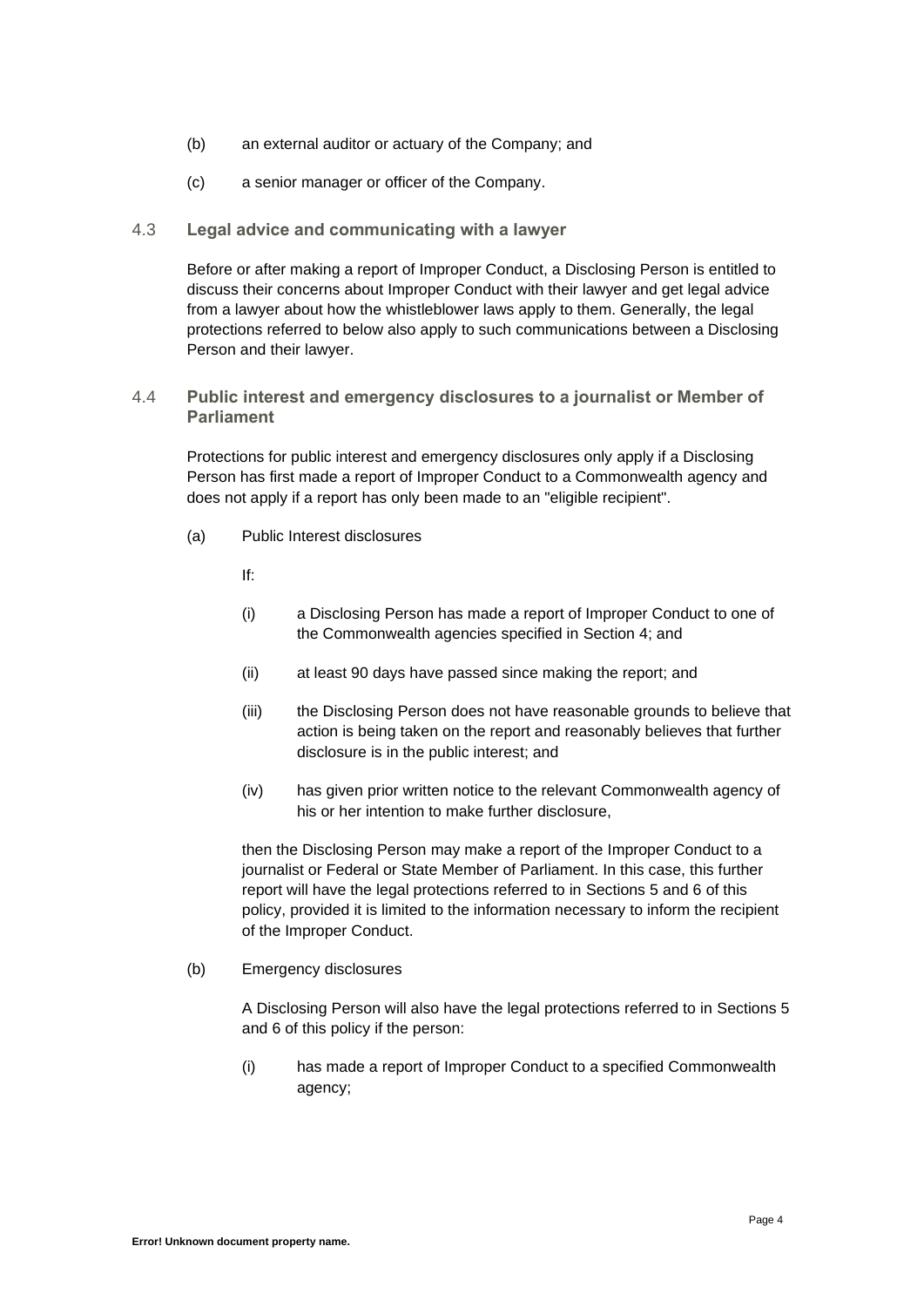- (ii) has reasonable grounds to believe that the Improper Conduct concerns a substantial and imminent danger to any person's health or safety or to the natural environment;
- (iii) has given prior written notice to the relevant Commonwealth agency of his or her intention to make further disclosure; and
- (iv) makes a report to a journalist or Member of Parliament that is limited to the information necessary to inform the recipient of the substantial or imminent danger.
- 4.5 **How to make a report to an eligible recipient**

Employees may report Improper Conduct to an eligible recipient by:

- (a) post to Level 1, 22 Stirling Highway, Nedlands WA 6009 (marked as private and confidential to the attention of the Employee's immediate manager or the Whistleblower Protection Officer); or
- (b) email; or
- (c) telephone.

The Disclosing Person may choose to remain anonymous (and will still have the same legal protections) or may disclose their name, which will be kept confidential subject to certain exceptions referred to in Section 5 of this policy.

4.6 **What kind of conduct can you report under this policy?**

A Disclosing Person who reports Improper Conduct, whether made directly or anonymously, must have reasonable grounds to suspect that the information being disclosed about the Company concerns:

- (a) misconduct or an improper state of affairs or circumstances in relation to any entity within the Company; or
- (b) indicates that the Company or any of its officers or employees has engaged in conduct that:
	- (i) breaches the Corporations Act;
	- (ii) breaches other financial sector laws enforced by ASIC or APRA;
	- (iii) constitutes an offence against other law of the Commonwealth that is punishable by imprisonment for a period of 12 months; or
	- (iv) represents danger to the public or the financial system.

Examples of what may be disclosed include a breach of any legal or regulatory requirement, the Company Code of Conduct or any other the Company policy, including, inter alia: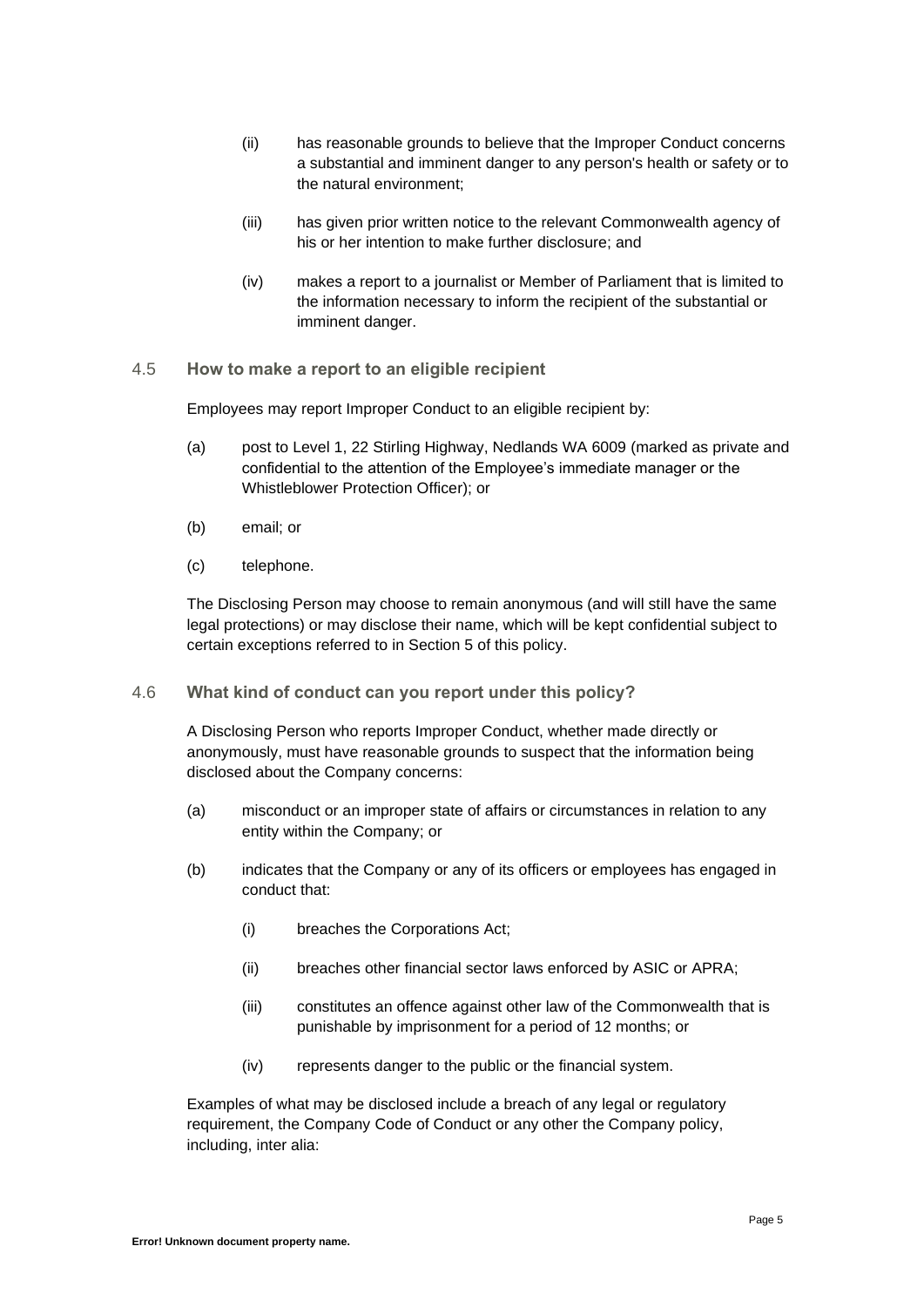- (a) fraud, dishonesty or corruption;
- (b) negligence;
- (c) criminal offences;
- (d) financial loss to the Company, reputational damage or conduct otherwise detrimental to the Company's interests;
- (e) potential misconduct or an improper state of affairs or circumstances in relation to the Company's tax affairs;
- (f) failure to comply with legal obligations of the Company as a company listed on the ASX; and
- (g) unethical or corrupt conduct.

Legal protections apply in favour of a Disclosing Person even if the allegations he or she makes are wrong, provided that the Disclosing Person had Reasonable Grounds for making the allegations.

#### 4.7 **What kind of conduct is not covered by this policy?**

Generally, disclosures that solely concern the Disclosing Person's personal workrelated grievances do not qualify for protection under the Corporations Act.

Examples of disclosures regarding personal work-related grievances that may not qualify for protection under whistleblower laws and this policy include:

- (a) an interpersonal conflict between the Disclosing Person and another employee;
- (b) a decision relating to the engagement, transfer or promotion of the Disclosing Person;
- (c) a decision relating to the terms and conditions of engagement of the Disclosing Person; or
- (d) a decision to suspend or terminate the engagement of the Disclosing Person, or otherwise discipline the Disclosing Person.

However, a report about a personal work-related grievance may still be covered if it includes information about other Improper Conduct beyond the Disclosing Person's personal circumstances, or the Disclosing Person is being threatened with some detriment for making a report.

## 5. Confidentiality and Anonymity

Improper Conduct reports, whether made in the Disclosing Person's name or anonymously, will be kept confidential and details of the report, or the Disclosing Person, will only be released to those necessarily involved in the investigation, unless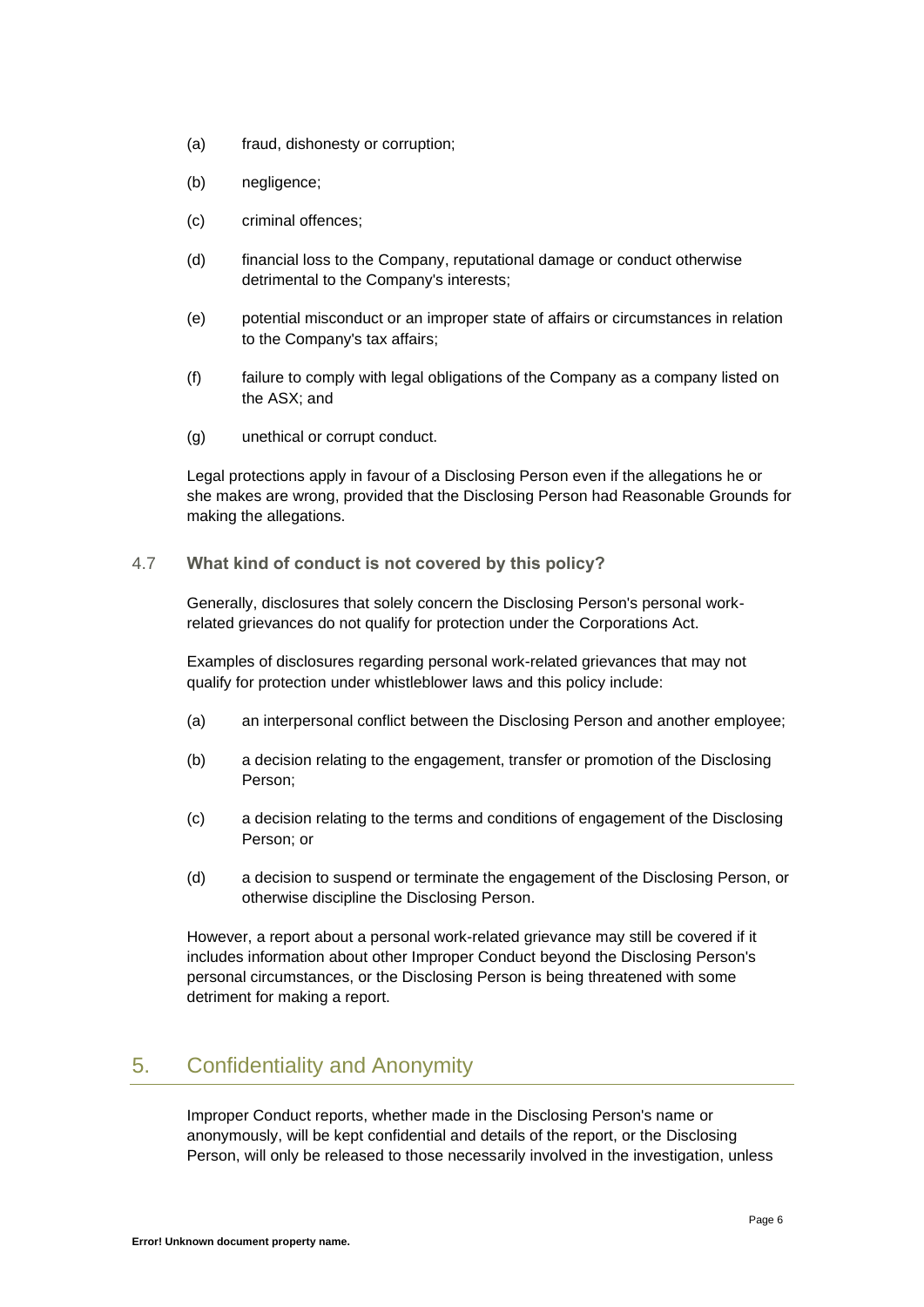the Disclosing Person consents or the Company is obliged or allowed by law to disclose, such as disclosures to ASIC, the Australian Federal Police, or a legal practitioner for the purpose of obtaining advice about the application of the Disclosing Person's protections.

The Company will ensure that any records relating to a report of Improper Conduct are stored securely and confidentially and are able to be accessed only by the Company employees who are authorised to access the information for the purposes of the investigation.

Unauthorised disclosure of:

- (a) the identity of the Disclosing Person who has made a report of Improper Conduct; or
- (b) information from which the identity of the reporting person could be inferred,

may be an offence under Australian law and will be regarded as a disciplinary matter.

## 6. Protections and Support

The Company is committed to protecting and respecting the rights of any Disclosing Person who reports Improper Conduct in accordance with this policy.

The Company will not tolerate any reprisals against any person suspected of making a report of Improper Conduct, or against that person's colleagues, employer (if a contractor), relatives or any other person where the reason for the detrimental conduct relates to the suspicion that a Disclosing Person has made a report of Improper Conduct.

Any such retaliatory action may be an offence and will be treated as serious misconduct and will be dealt with in accordance with the Company's disciplinary procedures.

In addition to the above, under Australian law, a Disclosing Person who has reasonable grounds for suspecting that Improper Conduct has taken place, and who reports the matter to an appropriate person or agency as referred to in Section 4, may be entitled to additional legal protections in certain circumstances, including:

- (a) they may be protected from civil, criminal or administrative legal action for making the report;
- (b) no contractual or other right may be exercised against the Disclosing Person for making the report;
- (c) the information they provide may not be admissible in evidence against them in legal proceedings (unless they have provided false information); and
- (d) anyone who causes or threatens to cause detriment to a Disclosing Person in the belief or suspicion that a report has been made, or may have been made, proposes to or could be made, may be guilty of an offence and may be liable to